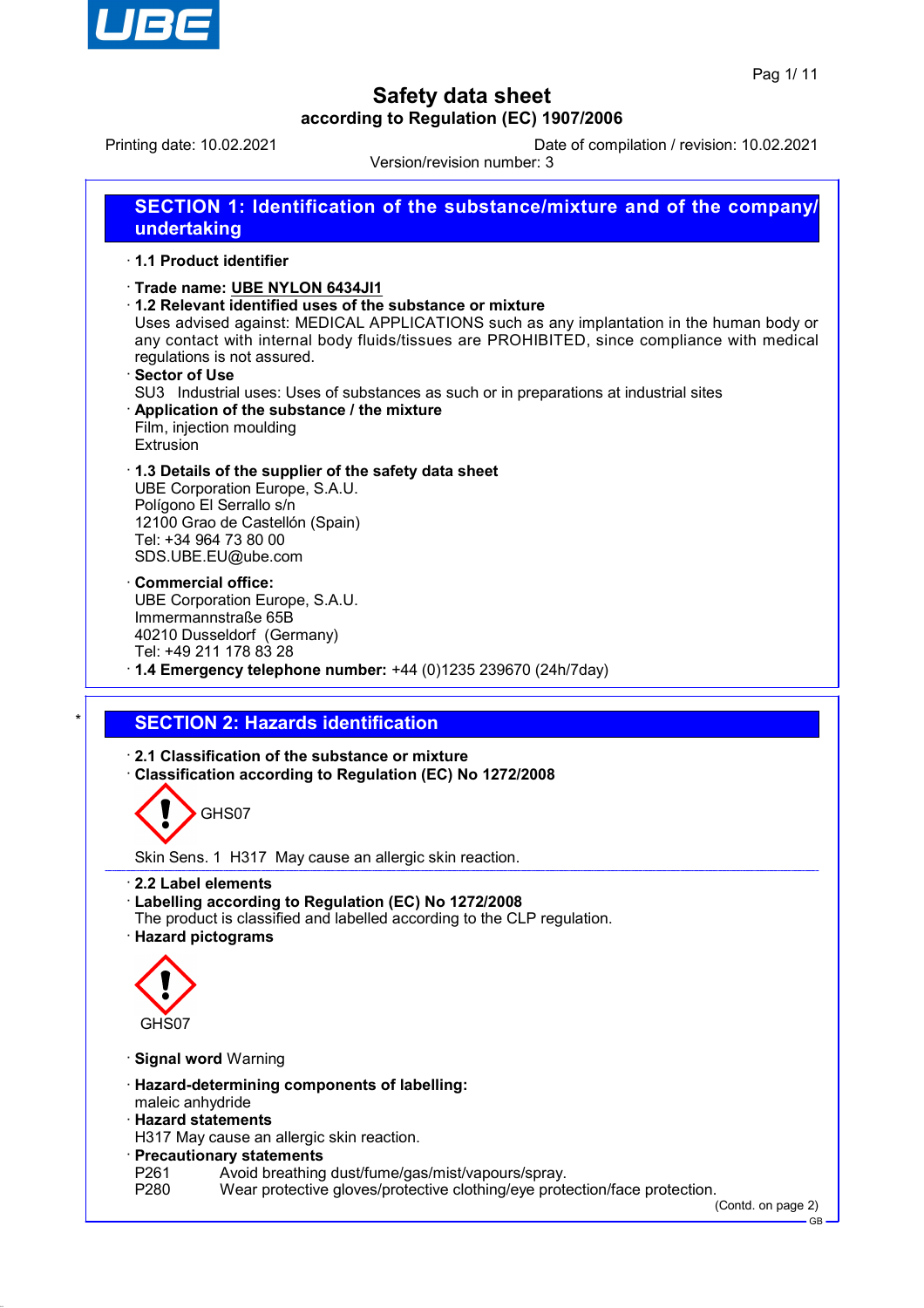

Printing date: 10.02.2021 Date of compilation / revision: 10.02.2021

Version/revision number: 3

**Trade name: UBE NYLON 6434JI1**

P333+P313 If skin irritation or rash occurs: Get medical advice/attention.

P302+P352 IF ON SKIN: Wash with plenty of water.

P362+P364 Take off contaminated clothing and wash it before reuse.

P501 Dispose of contents/container in accordance with local/regional/national/international regulations.

· **2.3 Other hazards**

· **Results of PBT and vPvB assessment**

- · **PBT:** Not applicable.
- · **vPvB:** Not applicable.

### **SECTION 3: Composition/information on ingredients**

#### · **3.2 Chemical characterisation: Mixtures**

**Description:** Mixture: consisting of the following components.

| · Dangerous components:                                               |                                                                                                                                                                                                                     |           |
|-----------------------------------------------------------------------|---------------------------------------------------------------------------------------------------------------------------------------------------------------------------------------------------------------------|-----------|
| CAS: 3622-84-2<br>EINECS: 222-823-6<br>Reg.nr.: 01-2119486780-29-0000 | N-butylbenzenesulphonamide (BBSA)<br>Aquatic Chronic 3, H412                                                                                                                                                        | $< 7\%$   |
| CAS: 108-31-6<br>EINECS: 203-571-6<br>Reg.nr.: 01-2119472428-31-XXXX  | maleic anhydride<br><b>EXAMPLE 25 PRESS</b> Resp. Sens. 1, H334; STOT RE 1, H372<br>$\hat{\Leftrightarrow}$ Skin Corr. 1B, H314; Eye Dam. 1, H318<br>Acute Tox. 4, H302; Acute Tox. 4, H332; Skin<br>Sens. 1A, H317 | $< 0.1\%$ |
| · Non dangerous components                                            |                                                                                                                                                                                                                     |           |
| 40959-29-3 Polyamide 6/66/12                                          |                                                                                                                                                                                                                     | $>74\%$   |

· **Additional information:** For the wording of the listed hazard phrases refer to section 16.

## **SECTION 4: First aid measures**

· **4.1 Description of first aid measures** · **General information:** Take affected persons out into the fresh air. Seek medical treatment. Immediately remove any clothing soiled by the product. · **After inhalation:** If exposed to vapors from heating and molding material, remove to fresh air. If symptoms, coughing and discomfort in nose and throat remain, get medical attention. Supply fresh air and to be sure call for a doctor. In case of unconsciousness place patient stably in side position for transportation. · **After skin contact:** If redness, itching or burning sensation develops, get medical attention. After contact with the molten product, cool rapidly with cold water. Do not pull solidified product off the skin. Seek medical treatment. Immediately wash with water and soap and rinse thoroughly. · **After eye contact:** Immediately flush exposed area with copious amounts of water for at least 15 minutes. If redness, itching or burning sensation develops, do not rub eyes and immediately get medical attention. · **After swallowing:** Rinse out mouth and then drink plenty of water. (Contd. on page 3)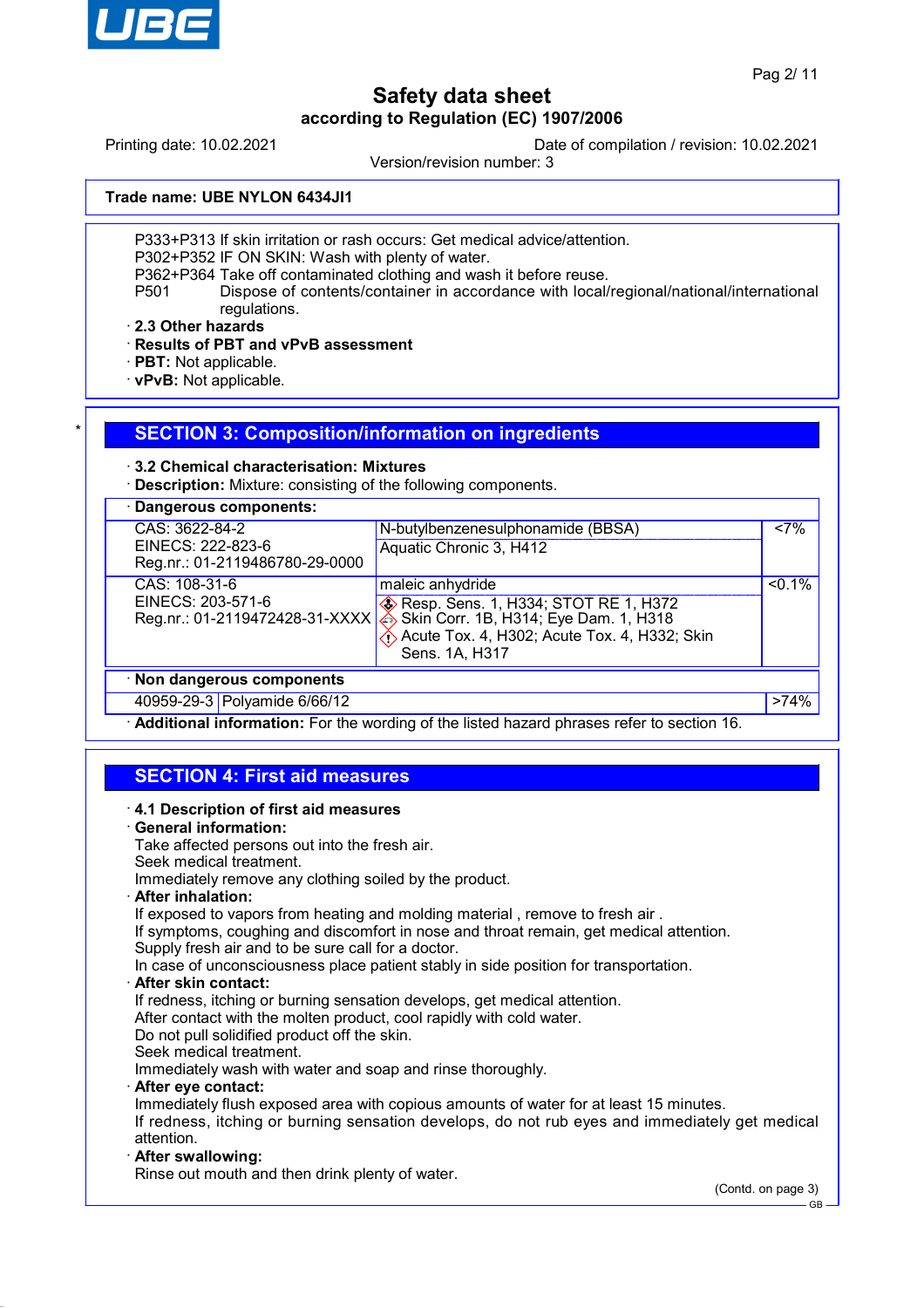

Printing date: 10.02.2021 Date of compilation / revision: 10.02.2021

Version/revision number: 3

**Trade name: UBE NYLON 6434JI1**

- Do not induce vomiting; call for medical help immediately.
- · **4.2 Most important symptoms and effects, both acute and delayed** At molten state, expected to cause burns to skin.
- Irreversible dermatitis will occur if you do not wash affected skin immediately and thoroughly. · **4.3 Indication of any immediate medical attention and special treatment needed**
- Treatment: Treat according to symptoms (decontamination, vital functions), no known specific antidote.

## **SECTION 5: Firefighting measures**

- · **5.1 Extinguishing media**
- · **Suitable extinguishing agents: Water** Fire-extinguishing powder Carbon dioxide
- Use fire extinguishing methods suitable to surrounding conditions.
- · **For safety reasons unsuitable extinguishing agents:** Not known
- · **5.2 Special hazards arising from the substance or mixture** In case of fire, the following can be released: Carbon monoxide (CO) Carbon Dioxide (CO2) Under certain fire conditions, traces of other toxic gases cannot be excluded, e.g.: Maleic anhydride Hydrogen cyanide (HCN) Ammonia (NH3) · **5.3 Advice for firefighters**
- · **Protective equipment:** Firefighters should wear appropriate protective equipment Wear self-contained respiratory protective device. · **Additional information** Cool endangered receptacles with water spray.

## **SECTION 6: Accidental release measures**

· **6.1 Personal precautions, protective equipment and emergency procedures** Stop leak if you can do so without risk Remove combustible materials Ensure adequate ventilation Use personal protective equipment as indicated in paragraph 8 · **6.2 Environmental precautions:** Do not allow to enter sewers/ surface or ground water. · **6.3 Methods and material for containment and cleaning up:** Sweep up to prevent slipping on polymer pellets Send for recovery or disposal in suitable receptacles. Dispose contaminated material as waste according to item 13. · **6.4 Reference to other sections** See Section 7 for information on safe handling. See Section 8 for information on personal protection equipment. See Section 13 for disposal information.

(Contd. on page 4)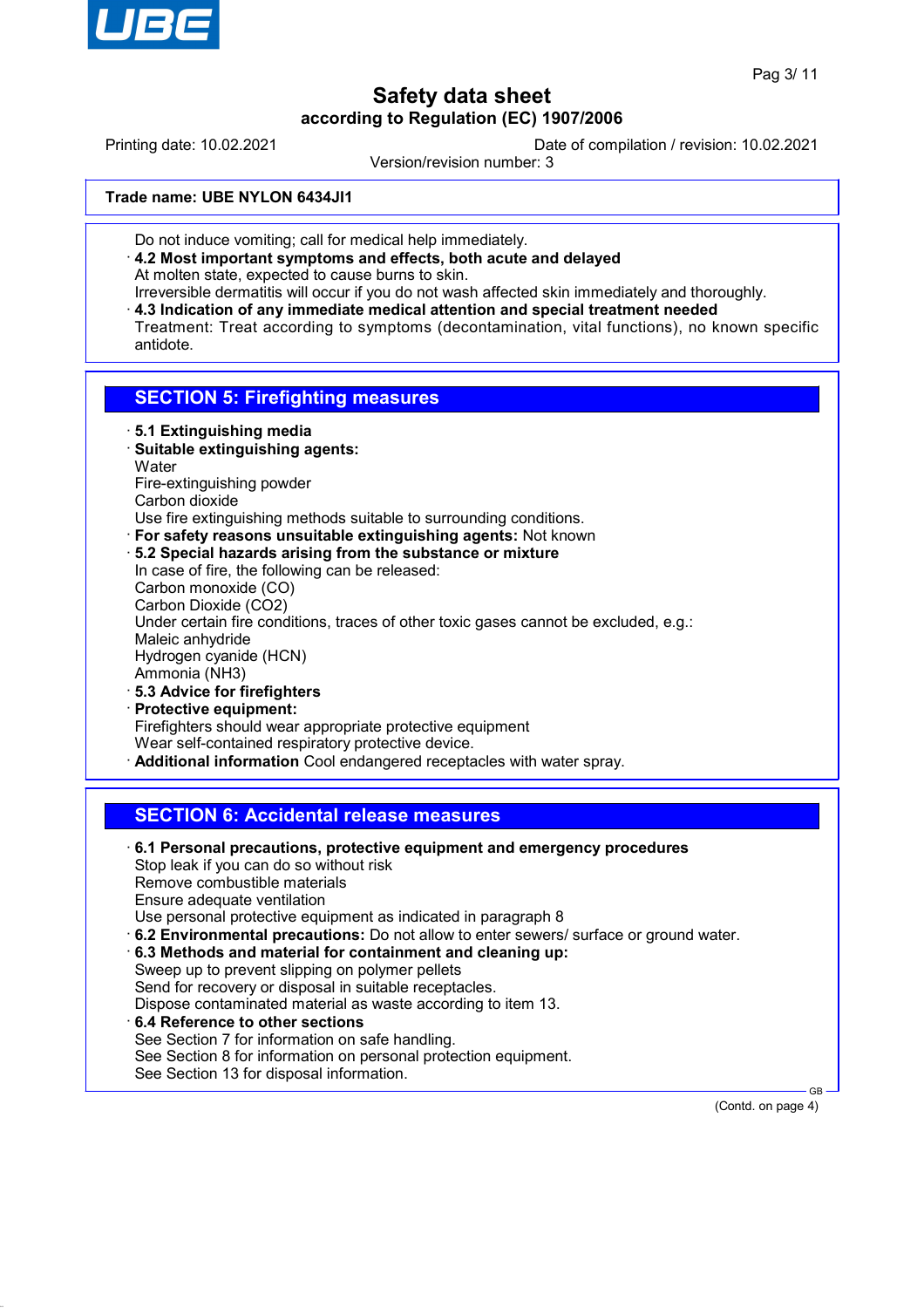

Printing date: 10.02.2021 Date of compilation / revision: 10.02.2021

Version/revision number: 3

**Trade name: UBE NYLON 6434JI1**

## **SECTION 7: Handling and storage**

· **7.1 Precautions for safe handling** Keep away from foodstuffs, beverages and feed. Do not eat, drink, smoke or sniff while working. Immediately remove all soiled and contaminated clothing Wash hands before breaks and at the end of work. Melted state: Avoid skin contact with the liquefied material. Avoid breathing dust/fume/vapours. · **Information about fire - and explosion protection:** Protect against electrostatic charges. · **7.2 Conditions for safe storage, including any incompatibilities** · **Storage:** · **Requirements to be met by storerooms and receptacles:** Store in cool, dry conditions in well sealed receptacles. · **Information about storage in one common storage facility:** Not required. · **Further information about storage conditions:** Protect from heat and direct sunlight. · **7.3 Specific end use(s)** No further relevant information available. See item 1.2 **SECTION 8: Exposure controls/personal protection** · **Additional information about design of technical facilities:** Adequate ventilation should be maintained at handing. Additionally, local exhaust ventilation recommended at melting process. · **8.1 Control parameters** · **Ingredients with limit values that require monitoring at the workplace: 108-31-6 maleic anhydride** WEL (Great Britain) Short-term value: 3 mg/m<sup>3</sup> Long-term value: 1 mg/m $3$ Sen · **DNEL (workers) 3622-84-2 N-butylbenzenesulphonamide (BBSA)** Inhalative DNEL (Long-term exposure – systemic effects) 2.5 mg/m3 · **DNEL (general population) 3622-84-2 N-butylbenzenesulphonamide (BBSA)** Oral DNEL(Systemic effects-Long-term) 0.26 mg/Kg bw/day Inhalative DNEL (Systemic effects-Long-term exposure) 0.45 mg/m<sup>3</sup> · **PNECs 3622-84-2 N-butylbenzenesulphonamide (BBSA)** PNEC(fresh water) 0.037 mg/L PNEC (marine water) 0.0037 mg/L PNEC (intermittent release) | 0.37 mg/L PNEC (soil)  $\vert$  0.091 mg/kg d.w PNEC (STP) 60 mg/L PNEC (Sediment (freshwater)) 0.563 mg/Kg sed (Contd. on page 5)

GB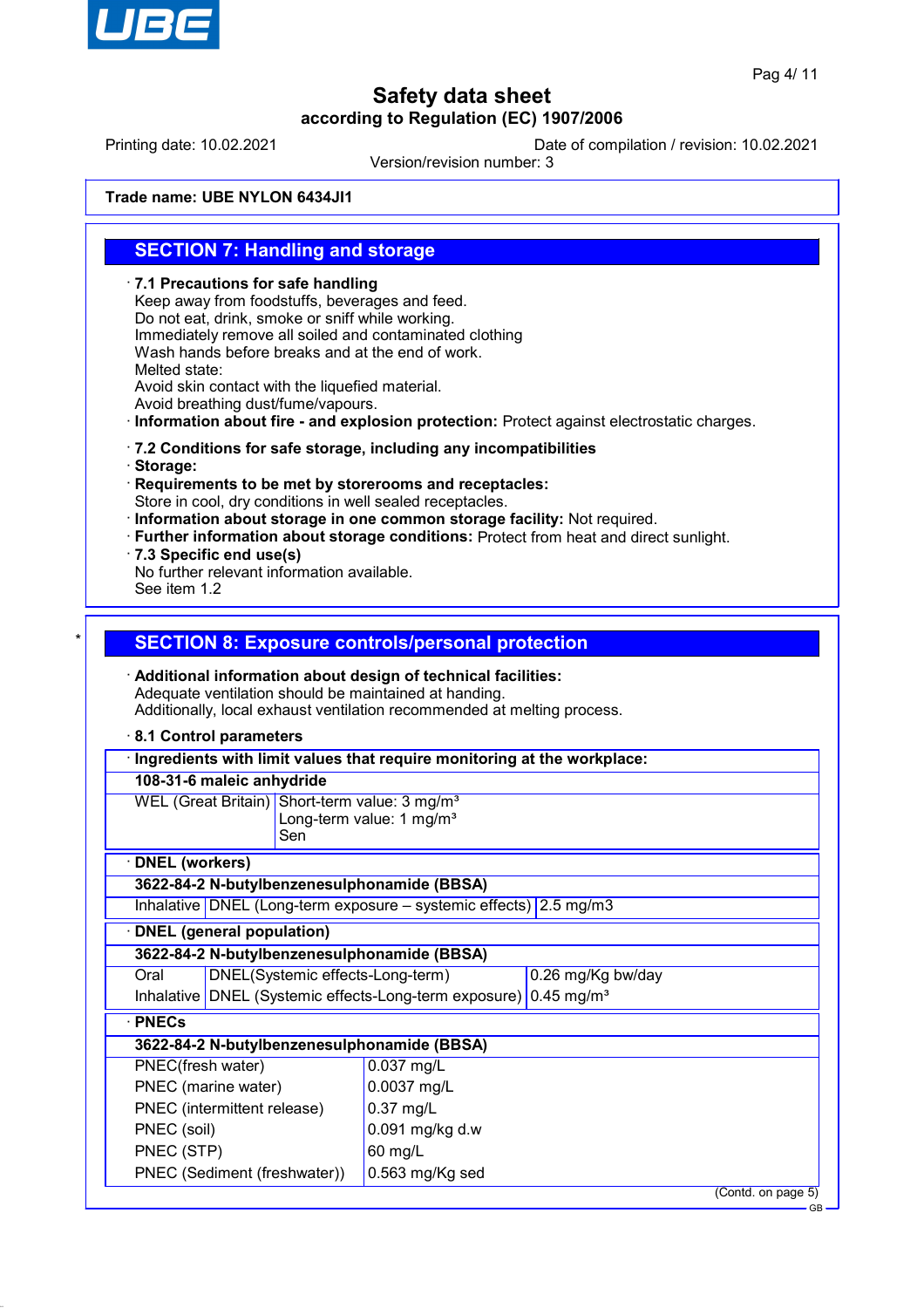

Printing date: 10.02.2021 Date of compilation / revision: 10.02.2021

Version/revision number: 3

**Trade name: UBE NYLON 6434JI1**

PNEC (sediment (marine water)) 0.056 mg/kg sed

· **Additional information:** The lists valid during the making were used as basis.

· **8.2 Exposure controls**

· **Personal protective equipment:**

· **General protective and hygienic measures:**

Immediately remove all soiled and contaminated clothing Wash hands before breaks and at the end of work.

In accordance with Directive 89/686/EEC on personal protective equipment

The usual precautionary measures are to be adhered to when handling chemicals.

#### · **Respiratory protection:**

Not necessary if room is well-ventilated.

Unnecessary under normal processing

Use suitable respiratory protective device in case of insufficient ventilation.

Filter A/P2 In case of brief exposure or low pollution use respiratory filter device. In case of intensive or longer exposure use self-contained respiratory protective device.

· **Protection of hands:**

Use protective gloves according to EN 374

Molten state:

At treating hot polymer or molding process, heat resistant gloves should be required.



Protective gloves

Heat protection gloves

The glove material has to be impermeable and resistant to the product/ the substance/ the preparation.

Selection of the glove material on consideration of the penetration times, rates of diffusion and the degradation

#### · **Material of gloves**

Butyl rubber, BR

Recommended thickness of the material:  $\geq 1.5$  mm

Break time: >480 min

The selection of the suitable gloves does not only depend on the material, but also on further marks of quality and varies from manufacturer to manufacturer.

· **Eye protection:**



Safety glasses with side-shields (frame goggles) (e.g. EN 166)

Safety goggles should be worn. At treating hot polymer or molten polymer, face shield should be recommended.

Skin and body protection: Protective work clothing

Molten state:

Heat-resistant protective clothing

- Limitation and supervision of exposure into the environment
- Prevent the material from spreading into the environment.

(Contd. on page 6)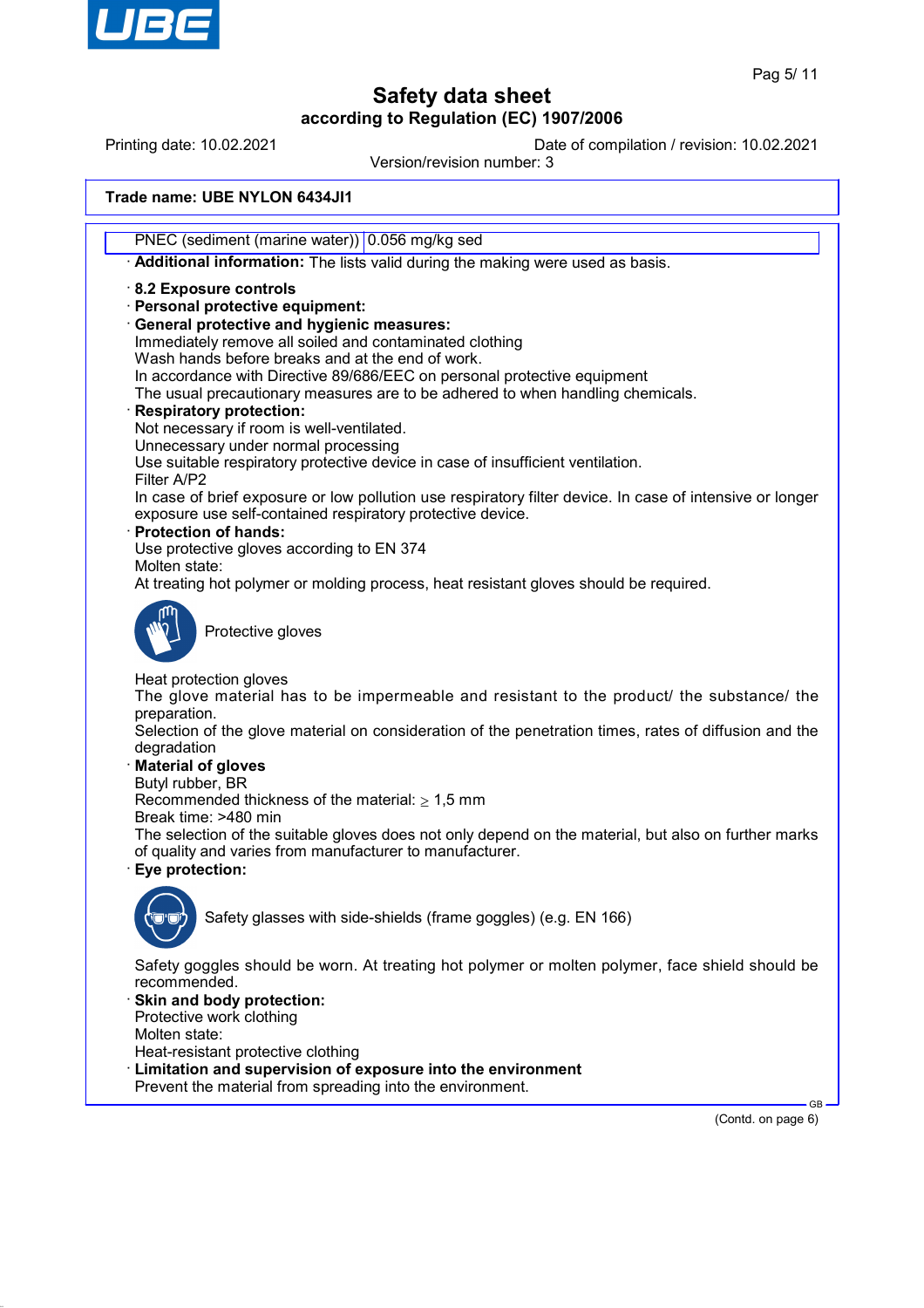

Printing date: 10.02.2021 Date of compilation / revision: 10.02.2021

Version/revision number: 3

**Trade name: UBE NYLON 6434JI1**

| <b>SECTION 9: Physical and chemical properties</b>                                                      |                                                                                                                                      |  |  |  |
|---------------------------------------------------------------------------------------------------------|--------------------------------------------------------------------------------------------------------------------------------------|--|--|--|
| 9.1 Information on basic physical and chemical properties<br><b>General Information</b>                 |                                                                                                                                      |  |  |  |
| · Appearance:<br>Form:<br>Colour:<br>· Odour:<br>· Odour threshold:                                     | <b>Pellets</b><br>White<br>Light<br>Not applicable                                                                                   |  |  |  |
| · pH-value:                                                                                             | 7.5-8.5 (BBSA)<br>Not applicable because it is a solid mixture                                                                       |  |  |  |
| Change in condition<br><b>Melting point/freezing point:</b><br>Initial boiling point and boiling range: | 183-192 °C (PA6/66/12)<br>314 °C (a 1013 hPa (BBSA))                                                                                 |  |  |  |
| · Flash point:                                                                                          | >200 °C (Closed cup (BBSA))                                                                                                          |  |  |  |
| · Flammability (solid, gas):                                                                            | Product is not flammable<br><b>BBSA:</b><br>Product is not flammable.                                                                |  |  |  |
| · Ignition temperature                                                                                  | Not determined for mixture.                                                                                                          |  |  |  |
| · Decomposition temperature:                                                                            | Not determined for mixture.                                                                                                          |  |  |  |
| · Auto-ignition temperature:                                                                            | Not determined for mixture.<br><b>BBSA:</b><br>No exam necessary because the flash point goes<br>above 200 °C.<br>Not determined.    |  |  |  |
| <b>Explosive properties:</b>                                                                            | Product does not present an explosion hazard.                                                                                        |  |  |  |
| <b>Explosion limits:</b><br>Lower:<br>Upper:<br><b>Oxidising properties</b>                             | Product does not present an explosion hazard.<br>Product does not present an explosion hazard.<br>Not oxidising. (BBSA)              |  |  |  |
| Vapour pressure at 20 °C:                                                                               | 0.0397 mPa (BBSA)                                                                                                                    |  |  |  |
| · Density:<br>Relative density at 20 °C                                                                 | $1.15$ g/cm <sup>3</sup> (BBSA)<br>Not determined for mixture.                                                                       |  |  |  |
| <b>Vapour density</b><br><b>Evaporation rate</b>                                                        | Not applicable because it is a solid mixture<br>Not applicable because it is a solid mixture                                         |  |  |  |
| · Solubility in / Miscibility with<br>water:                                                            | Not miscible or difficult to mix.                                                                                                    |  |  |  |
| · Partition coefficient: n-octanol/water at 20 °C: 2.05 log POW (BBSA)                                  |                                                                                                                                      |  |  |  |
| · Viscosity:<br>Dynamic at 20 °C:<br>Kinematic:<br>· 9.2 Other information<br>· Molecular mass          | 180 mPas (BBSA)<br>Not applicable because it is a solid mixture<br>No further relevant information available.<br>(BBSA): 213,3 g/mol |  |  |  |

(Contd. on page 7)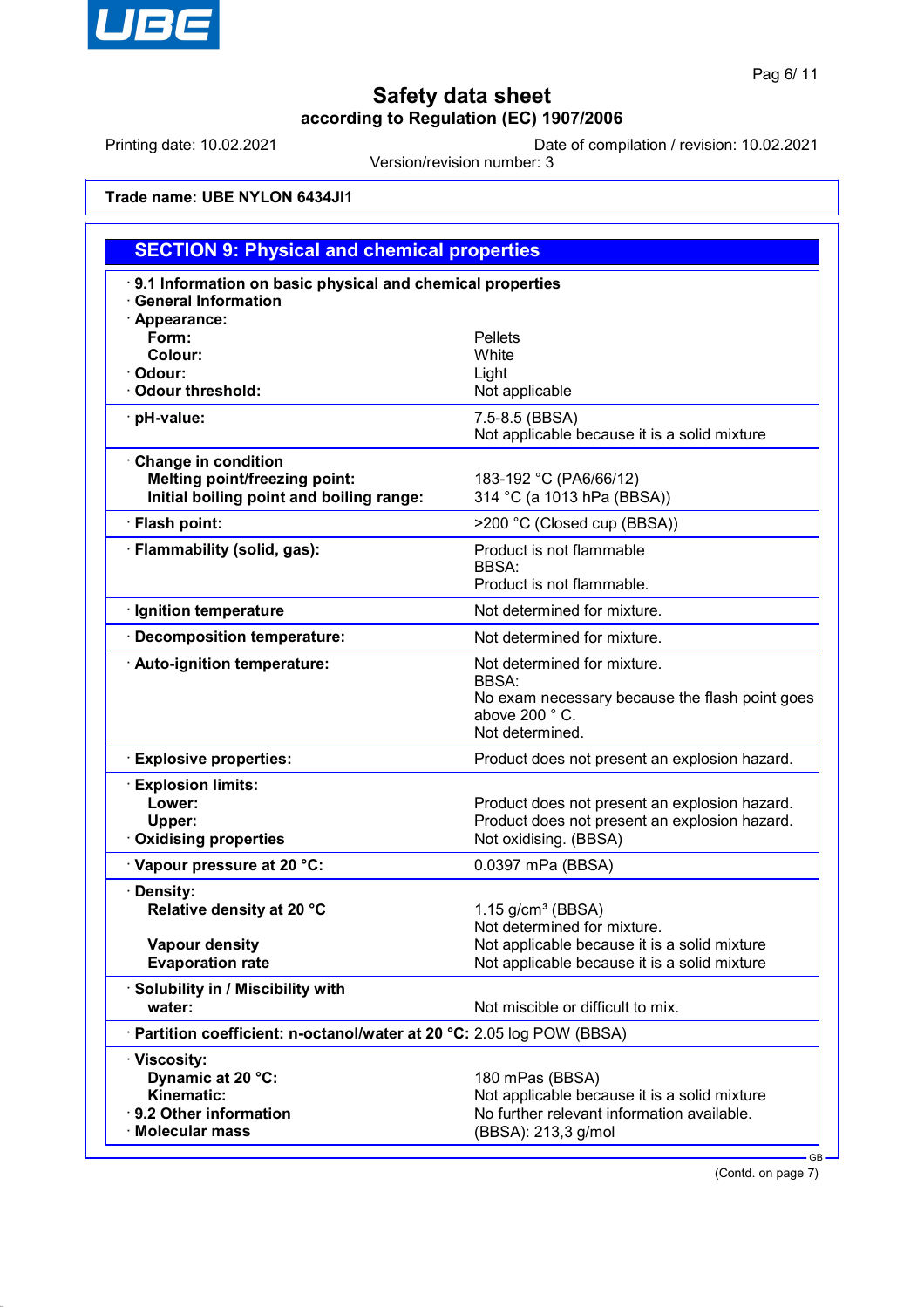

Printing date: 10.02.2021 Date of compilation / revision: 10.02.2021

Version/revision number: 3

**Trade name: UBE NYLON 6434JI1**

## **SECTION 10: Stability and reactivity**

- · **10.1 Reactivity**
- As BBSA: Thermal decomposition can lead to the escape of irritating gases and vapours.
- · **10.2 Chemical stability** The product is stable if stored and handled as prescribed/indicated
- · **Thermal decomposition / conditions to be avoided:**
- Stable at environment temperature.

No decomposition if used and stored according to specifications.

- · **10.3 Possibility of hazardous reactions** No dangerous reactions known.
- · **10.4 Conditions to avoid** Avoid heat, flames, sparks and other sources of ignition.
- Avoid high temperature
- · **10.5 Incompatible materials:** Oxidizing agents, acids, bases and reactive agents.
- · **10.6 Hazardous decomposition products:**
- Carbon monoxide
- Carbon dioxide

Hydrogen cyanide (prussic acid)

- Ammonia
- · **Additional information:**

As BBSA: On burning: release of toxic and corrosive gases/vapours (sulphur oxides).

## **SECTION 11: Toxicological information**

#### · **11.1 Information on toxicological effects**

· **Acute toxicity** Based on available data, the classification criteria are not met.

## · **LD/LC50 values relevant for classification: 3622-84-2 N-butylbenzenesulphonamide (BBSA)**

| Oral   | LD50 | $\vert$ 2,070 mg/kg (rat)  |
|--------|------|----------------------------|
| Dermal | LDS0 | $\vert$ >2,000 mg/kg (rat) |

Inhalative LC50/4 h  $>4.066$  mg/l (rat)

### **108-31-6 maleic anhydride**

| Oral            | LD50 | $1,090$ mg/kg (rat)                    |
|-----------------|------|----------------------------------------|
| Dermal $ LD50 $ |      | $2,620$ mg/kg (rabbit)                 |
|                 |      | Inhalative LC50/4 h $>4.35$ mg/l (rat) |

### · **Primary irritant effect:**

· **Skin corrosion/irritation** Mixture: Based on available data, the classification criteria are not met. Components: BBSA: Not classified with the available data. Maleic Anhydride: Species: rabbit Result: corrosive · **Serious eye damage/irritation** Mixture: Based on available data, the classification criteria are not met. Components: BBSA: Not classified with the available data. Maleic Anhydride:

(Contd. on page 8)

GB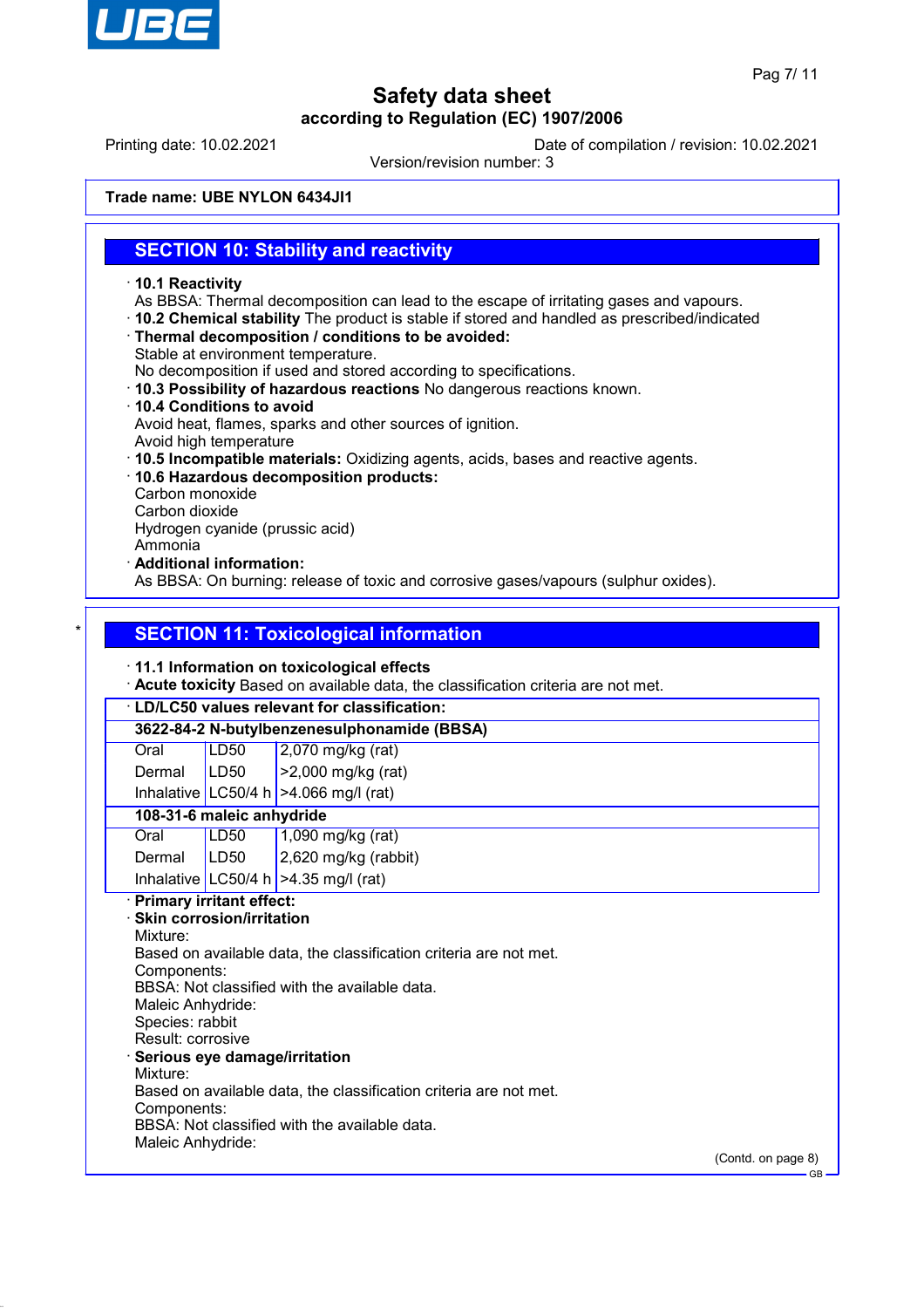

Printing date: 10.02.2021 Date of compilation / revision: 10.02.2021

Version/revision number: 3

| Trade name: UBE NYLON 6434JI1 |
|-------------------------------|
|-------------------------------|

Species: rabbit Result: corrosive · **Respiratory or skin sensitisation** May cause an allergic skin reaction. · **Repeated dose toxicity** Components: Maleic Anhydride: Route of exposure: inhalation Target organs: respiratory system Assessment: The substance is classified as specific target organ toxicant, repeated exposure, category 1. **3622-84-2 N-butylbenzenesulphonamide (BBSA)** Oral NOEL 52 mg/kg (rat female) (90 dias) 52 mg/kg (rat male) (90 dias) Dermal NOAEL >1,000 mg/kg bw/day (rat) (28 dias) · **CMR effects (carcinogenity, mutagenicity and toxicity for reproduction)** · **Germ cell mutagenicity** Based on available data, the classification criteria are not met. · **Carcinogenicity** Based on available data, the classification criteria are not met. · **Reproductive toxicity** Based on available data, the classification criteria are not met. · **STOT-single exposure** Based on available data, the classification criteria are not met. · **STOT-repeated exposure** Based on available data, the classification criteria are not met. · **Aspiration hazard** Based on available data, the classification criteria are not met. **SECTION 12: Ecological information** · **12.1 Toxicity** · **Aquatic toxicity:** Mixture: No further relevant information available. Components: BBSA: Harmful to aquatic organisms with long lasting effects. **3622-84-2 N-butylbenzenesulphonamide (BBSA)** EC50(72h) 49 mg/L (Selenastrum capricornutum) LC50 (96 h)  $|>$ 38 mg/l (Danio rerio) EC50 (48 h) 56 mg/l (daphnia magna) **108-31-6 maleic anhydride** NOEC(21d) 10 mg/L (daphnia magna) EC50(72h) 74.35 mg/L (Pseudokirchnerella subcapitata) EC50 77 mg/l /21d (daphnia magna) LC50 (96 h) 75 mg/l (Oncorhynchus mykiss) EC50 (48 h)  $|42.81 \text{ mg/}$  (daphnia magna) · **12.2 Persistence and degradability** Mixture: No further relevant information available. Components: BBSA: Not easily biodegradable Maleic Anhydride: (Contd. on page 9) GB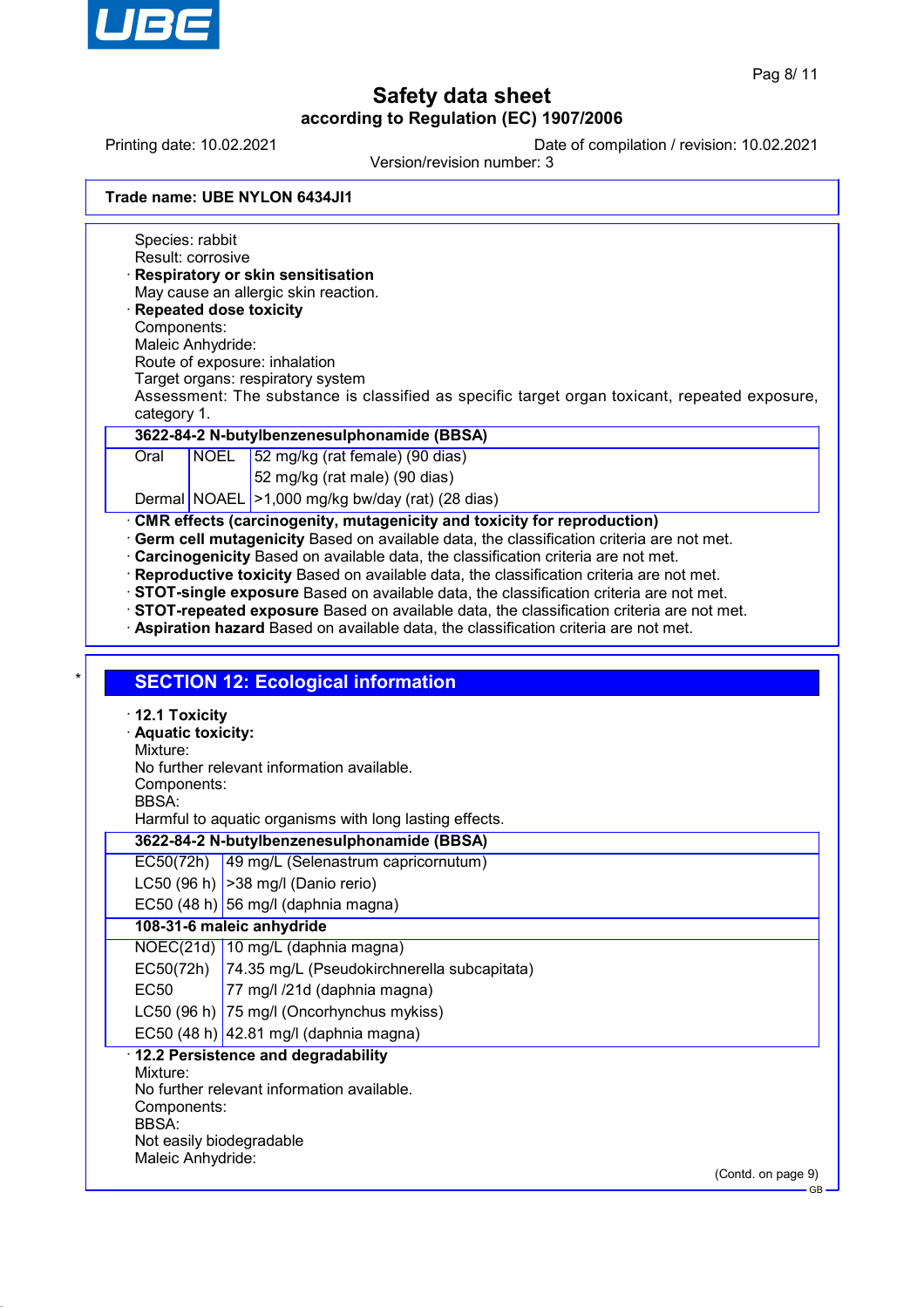

GB

# **Safety data sheet according to Regulation (EC) 1907/2006**

Printing date: 10.02.2021 Date of compilation / revision: 10.02.2021

Version/revision number: 3

**Trade name: UBE NYLON 6434JI1**

Easily biodegradable: 93%. After 11 days.

· **12.3 Bioaccumulative potential**

Mixture:

No further relevant information available.

Components:

BBSA: log Pow=2.01 (20-25ºC) No indication of bio-accumulation potential

Maleic Anhydride:

Low potential based on the log Kow

log Pow:-2.61 (20 ºC)

· **12.4 Mobility in soil** No further relevant information available.

- · **12.5 Results of PBT and vPvB assessment**
- · **PBT:** Not applicable.
- · **vPvB:** Not applicable.

· **12.6 Other adverse effects** No further relevant information available.

## **SECTION 13: Disposal considerations**

#### · **13.1 Waste treatment methods**

· **Recommendation**

Chemical residues generally count as special waste

Must not be disposed together with household garbage. Do not allow product to reach sewage system.

Disposal must be made according to official regulations.

#### · **Uncleaned packaging:**

· **Recommendation:**

Packaging may contain residues of the product and should be treated accordingly. Disposal must be made according to official regulations.

| <b>SECTION 14: Transport information</b>                                   |                             |                     |
|----------------------------------------------------------------------------|-----------------------------|---------------------|
| $\cdot$ 14.1 UN-Number<br>· ADR, IMDG, IATA                                | Not applicable              |                     |
| 14.2 UN proper shipping name<br>· ADR, IMDG, IATA                          | Not applicable              |                     |
| 14.3 Transport hazard class(es)                                            |                             |                     |
| · ADR, ADN, IMDG, IATA<br>· Class                                          | Not applicable              |                     |
| $\cdot$ 14.4 Packing group<br>· ADR, IMDG, IATA                            | Not applicable              |                     |
| · 14.5 Environmental hazards:<br>$\cdot$ Marine pollutant:                 | No                          |                     |
| 14.6 Special precautions for user                                          | Not applicable.             |                     |
| 14.7 Transport in bulk according to Annex II<br>of Marpol and the IBC Code | Not applicable.             |                     |
| · Transport/Additional information:                                        | Not classification assigned |                     |
|                                                                            |                             | (Contd. on page 10) |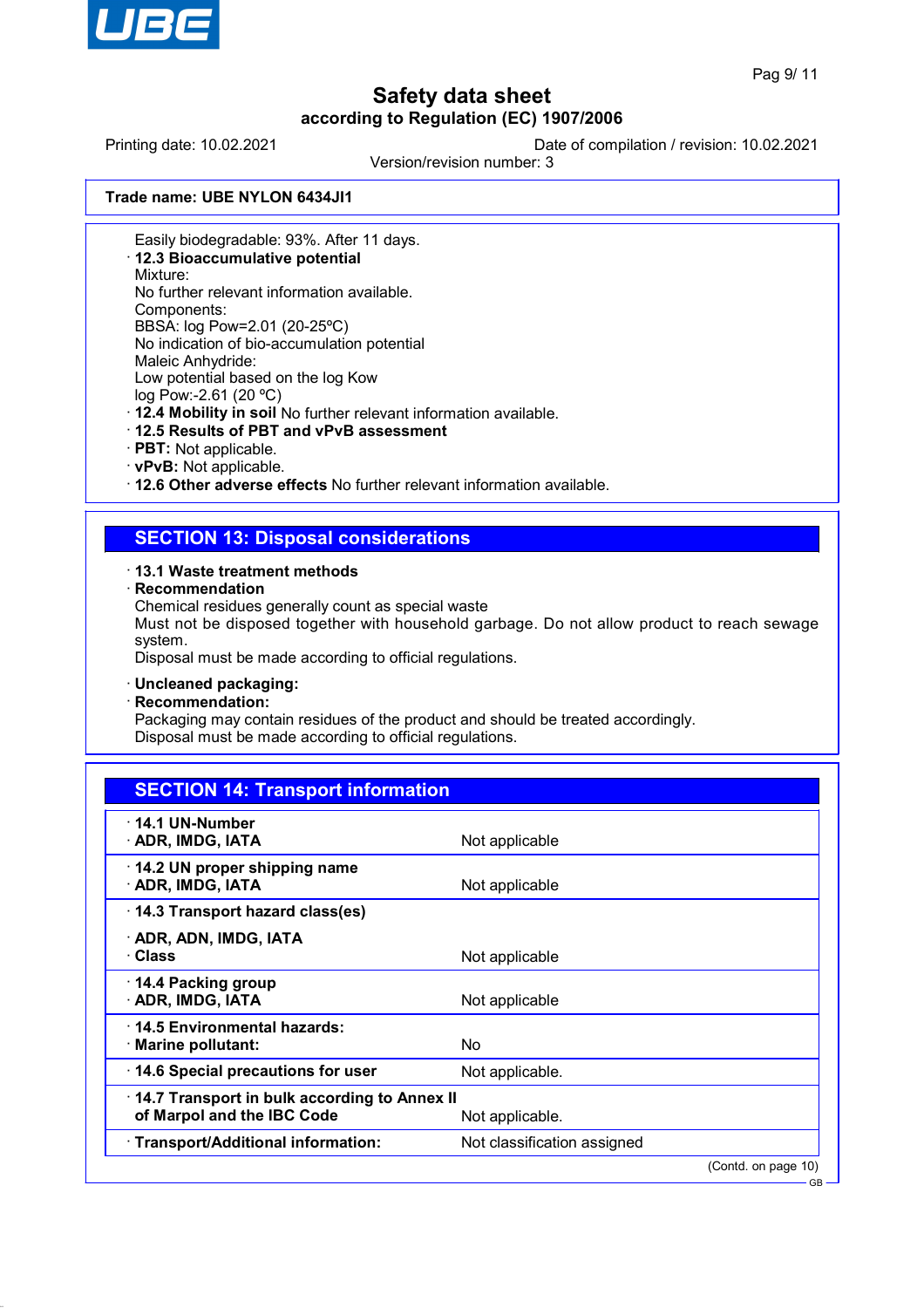

Printing date: 10.02.2021 Date of compilation / revision: 10.02.2021

Version/revision number: 3

**Trade name: UBE NYLON 6434JI1**

**UN "Model Regulation":** Not applicable

## **SECTION 15: Regulatory information**

- · **15.1 Safety, health and environmental regulations/legislation specific for the substance or mixture**
- · **Directive 2012/18/EU**
- · **Named dangerous substances ANNEX I** None of the ingredients is listed.
- · **15.2 Chemical safety assessment:**
- For the mixture:

A Chemical Safety Assessment has been carried out.

## **SECTION 16: Other information**

This information is based on our present knowledge. However, this shall not constitute a guarantee for any specific product features and shall not establish a legally valid contractual relationship.

#### · **Relevant phrases**

H302 Harmful if swallowed.

H314 Causes severe skin burns and eye damage.

H317 May cause an allergic skin reaction.

H318 Causes serious eye damage.

H332 Harmful if inhaled.

H334 May cause allergy or asthma symptoms or breathing difficulties if inhaled.

H372 Causes damage to organs through prolonged or repeated exposure.

H412 Harmful to aquatic life with long lasting effects.

#### · **Training hints**

Specific training of workers to comply with the requirements specified in the Safety Data Sheet is required.

#### · **Classification according to Regulation (EC) No 1272/2008**

-Physico-chemical hazards: the classification of the mixture has been done based on tests.

-Health hazards: the classification of the mixture has been done based on information of ingredients.

-Environment hazards: the classification of the mixture has been done based on information of ingredients.

#### · **Department issuing SDS:** Product Liability group

- · **Contact:** Contact with business unit for any issue related to the safety data sheet
- · **Abbreviations and acronyms:**

ADR: Accord européen sur le transport des marchandises dangereuses par Route (European Agreement concerning the International Carriage of Dangerous Goods by Road) IMDG: International Maritime Code for Dangerous Goods

IATA: International Air Transport Association

GHS: Globally Harmonised System of Classification and Labelling of Chemicals

EINECS: European Inventory of Existing Commercial Chemical Substances

ELINCS: European List of Notified Chemical Substances

CAS: Chemical Abstracts Service (division of the American Chemical Society)

- DNEL: Derived No-Effect Level (REACH)
- PNEC: Predicted No-Effect Concentration (REACH) LC50: Lethal concentration, 50 percent
- LD50: Lethal dose, 50 percent
- PBT: Persistent, Bioaccumulative and Toxic

vPvB: very Persistent and very Bioaccumulative

Acute Tox. 4: Acute toxicity - oral – Category 4

Skin Corr. 1B: Skin corrosion/irritation – Category 1B

Eye Dam. 1: Serious eye damage/eye irritation – Category 1

(Contd. on page 11)